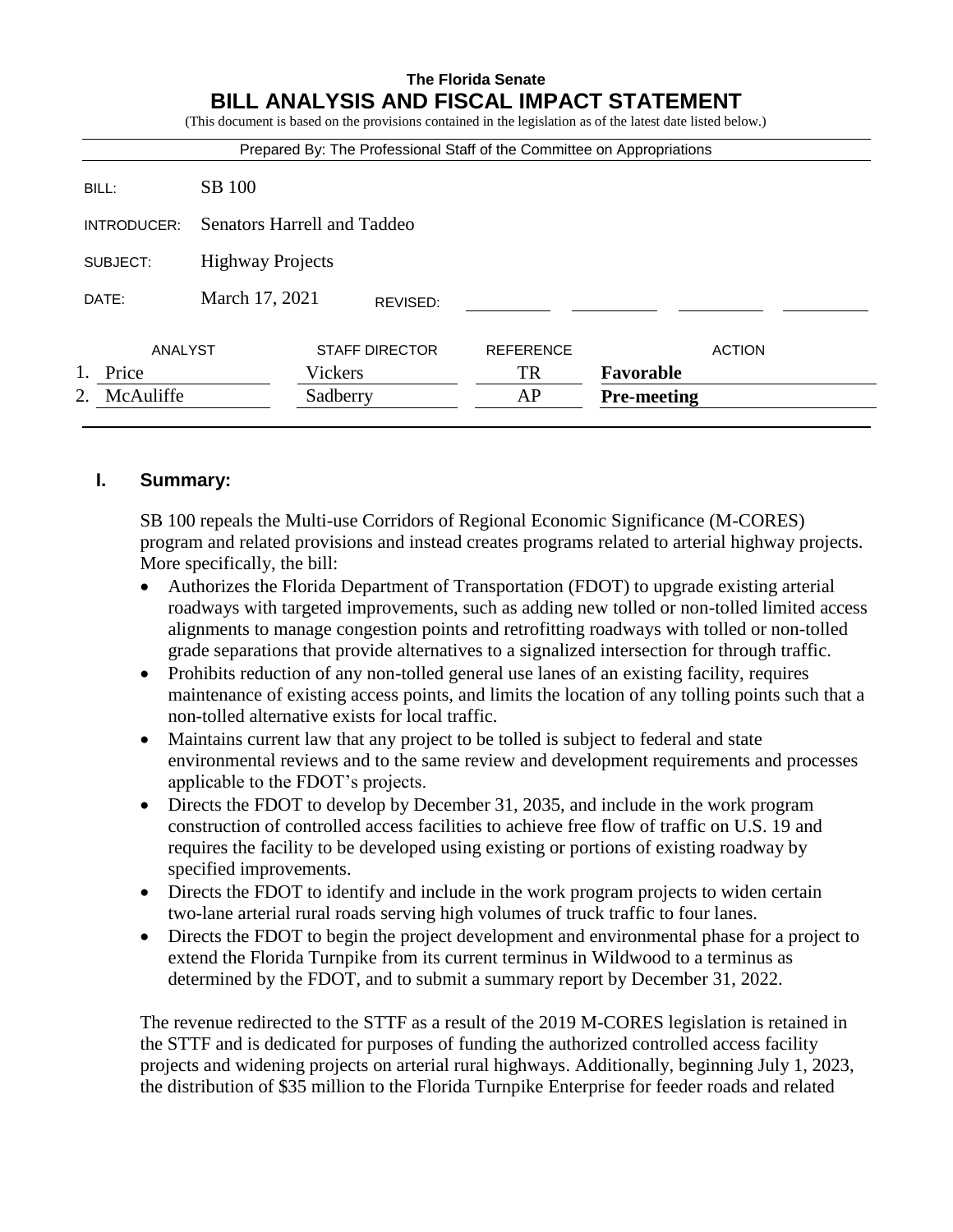projects is discontinued; such funds will remain in the STTF to support statewide transportation priorities.

The bill is expected to have a minimal fiscal impact to the STTF, as it does not change the amount of revenue distributed to the STTF, but it does revise the authorized uses of such funding. See Section V. "Fiscal Impact Statement" for additional information.

Except as otherwise provided, the bill takes effect July 1, 2021.

## **II. Present Situation:**

The FDOT is generally charged with providing "a safe transportation system that ensures the mobility of people and goods, enhances economic prosperity, and preserves the quality of our environment and communities."<sup>1</sup> Funds in the  $STTF<sup>2</sup>$  support the projects contained in the FDOT's work program, developed pursuant to s. 339.135, F.S. Current law identifies specific funding from the STTF for certain transportation systems and projects, as well as specific funding programs aimed at transportation projects in rural communities.

## **The Florida Strategic Intermodal System**

The Strategic Intermodal System (the  $SIS$ )<sup>3</sup> is composed of transportation facilities and services of statewide and interregional significance. The FDOT describes the SIS as representing "an effort to link Florida's transportation policies and investments to the state's economic development strategy."<sup>4</sup> The SIS consists of all major limited access federal and state highways, ports, major rail facilities, intermodal facilities, and other corridors that serve a statewide or interregional purpose.<sup>5</sup>

Section 339.65, F.S., requires the FDOT to plan and develop SIS highway corridors, to include limited<sup>6</sup> and controlled access<sup>7</sup> facilities allowing for high-speed and high-volume traffic movements. Limited access facilities are highways that do not allow easement of access for adjacent property owners in order to allow uninterrupted through traffic. A controlled access facility does allow some easement of access but it is highly regulated. SIS corridors may also include arterial highways, <sup>8</sup> which include any road providing service that is relatively continuous and of relatively high traffic volume, long average trip length, high operating speed, and high mobility importance.

<sup>&</sup>lt;sup>1</sup> FDOT, *About FDOT*, available at<https://www.fdot.gov/agencyresources/aboutfdot.shtm> (last visited March 8, 2021). <sup>2</sup> The trust fund is established in s. 206.46, F.S.

<sup>3</sup> Section 339.61, F.S.

<sup>4</sup> FDOT, *Work Program Instructions FY 21/22-25/26*, September 18, 2020, at p. 378, available at

<https://fdotewp1.dot.state.fl.us/fmsupportapps/Documents/development/WorkProgramInstructions.pdf> (last visited March 8, 2021).

<sup>5</sup> Section 339.62, F.S.

 $6$  Section 334.03(12), F.S.

<sup>7</sup> Section 334.03(7), F.S.

<sup>8</sup> Section 334.03(1), F.S.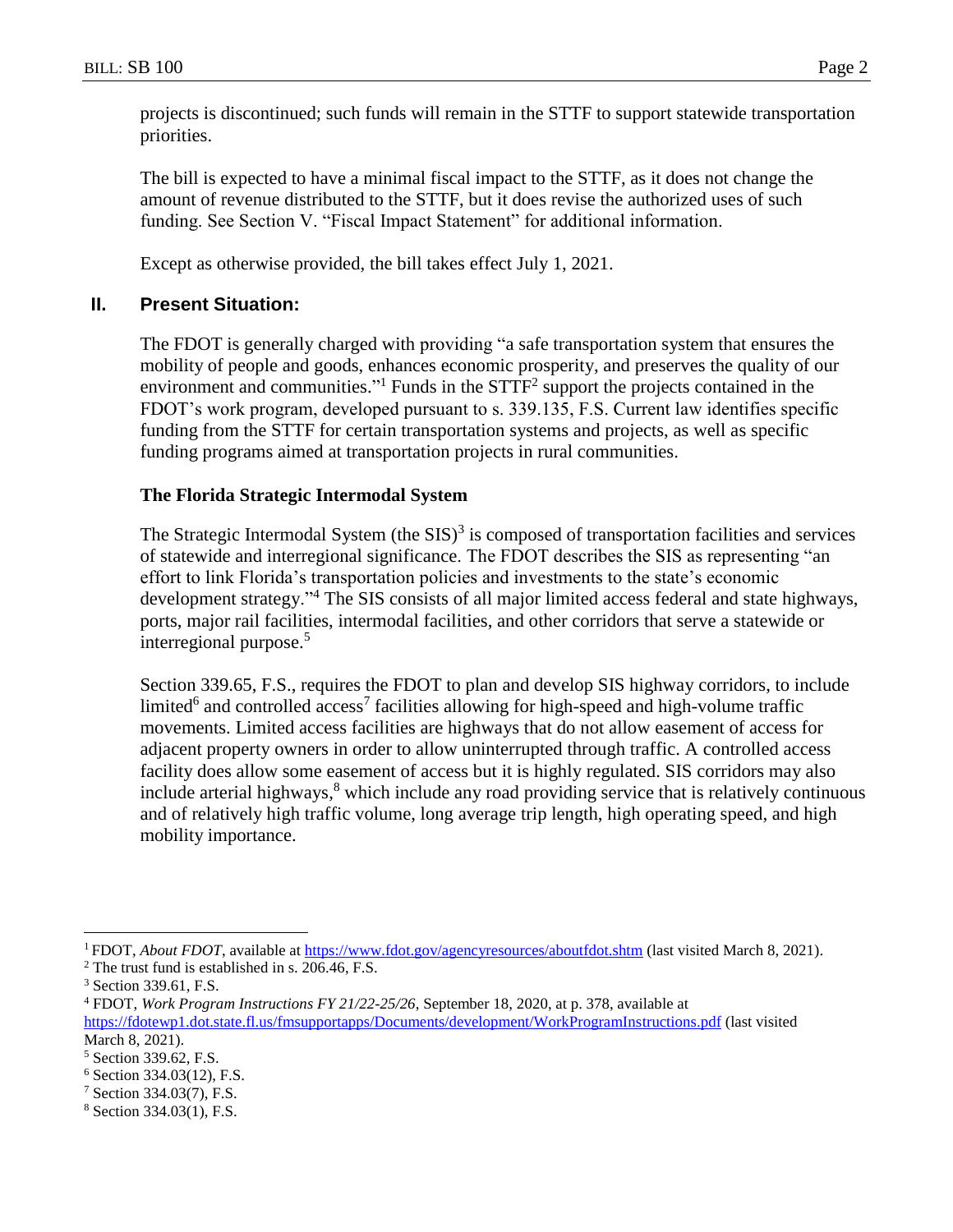## **Florida's Turnpike System**

The Florida Turnpike Enterprise (FTE) within the FDOT is empowered to plan, construct, maintain, repair, and operate the Florida Turnpike System. The FTE's powers are in addition to those of the FDOT.<sup>9</sup> The FTE is a single budget entity that develops its own budget, which is submitted to the Legislature along with the FDOT's.<sup>10</sup> For the 2020-2021 fiscal year, the FTE's total budget is  $$1,298,303,602$ <sup>11</sup>

A proposed project may not be added to the turnpike system unless the project is determined to be economically feasible, a statement of environmental feasibility is completed for the project, and the project is determined to be consistent with approved local comprehensive plans of the local governments in which the project is located, to the maximum extent feasible.<sup>12, 13</sup>

"Economically feasible" for a proposed turnpike project means that, as determined by the FDOT before issuance of revenue bonds for the project, the estimated net revenues of the project will be sufficient to pay at least 50 percent of the annual debt service on the bonds by the end of the  $12<sup>th</sup>$  year of operation and to pay at least 100 percent of the debt service on the bonds by the end of the 30th year of operation. Up to 50 percent of the adopted work program costs of the project may be funded from turnpike revenues.<sup>14</sup> The required statement of environmental feasibility is a statement by the Department of Environmental Protection of the project's significant environmental impacts.<sup>15</sup>

Legislative approval of the FDOT's tentative work program containing the turnpike project constitutes approval to issue bonds for such project as required by the Florida Constitution.<sup>16</sup> Section 338.227, F.S., authorizes the Division of Bond Finance to issue turnpike revenue bonds as provided in the State Bond Act to pay all or any part of the cost of legislatively approved turnpike projects. However, no more than \$10 billion of bonds may be outstanding to fund approved turnpike projects.<sup>17</sup> As of June 30, 2020, the FTE had \$2.8 billion of outstanding bonds related to financing the construction of expansion projects and system improvements.<sup>18</sup>

The principal and interest on such bonds is payable solely from revenues pledged for their payment. All revenues or bond proceeds are restricted to paying the cost of turnpike projects and improvements and for the administration, operation, maintenance, and financing of the turnpike

 $9$  Section 338.2216(1)(a), F.S.

<sup>10</sup> Section 338.2216(3)(a), F.S.

<sup>&</sup>lt;sup>11</sup> Chapter 2020-111, s. 6, Specific Appropriations  $1987 - 2011$ , Laws of Fla.

<sup>&</sup>lt;sup>12</sup> For a map of the system, *see* Florida's Turnpike System Maps available at<https://floridasturnpike.com/system-maps/> (last visited March 8, 2021).

<sup>13</sup> Section 338.223(1)(a), F.S.

<sup>14</sup> Sections 338.223(1)(a) and 338.221(8)(a), F.S.

<sup>15</sup> Section 338.221(10), F.S. The FDOT may authorize engineering, traffic, environmental, and other expert studies of the location, costs, economic feasibility, and practicality of proposed projects but may not request legislative approval of such project until the design phase is at least 30 percent complete. Section 338.223(1)(a), F.S.

<sup>16</sup> Section 338.2275, F.S.

<sup>17</sup> *Id*.

<sup>18</sup> Florida's Turnpike System, *2020 Comprehensive Annual Financial Report, Fiscal Years Ended June 30, 2020 and 2019*, at p. 37, available at [https://floridasturnpike.com/wp-content/uploads/2021/01/2020-CAFR-Final\\_low-resolution-for-web\\_1-](https://floridasturnpike.com/wp-content/uploads/2021/01/2020-CAFR-Final_low-resolution-for-web_1-29_Final.pdf) 29 Final.pdf (last visited March 8, 2021).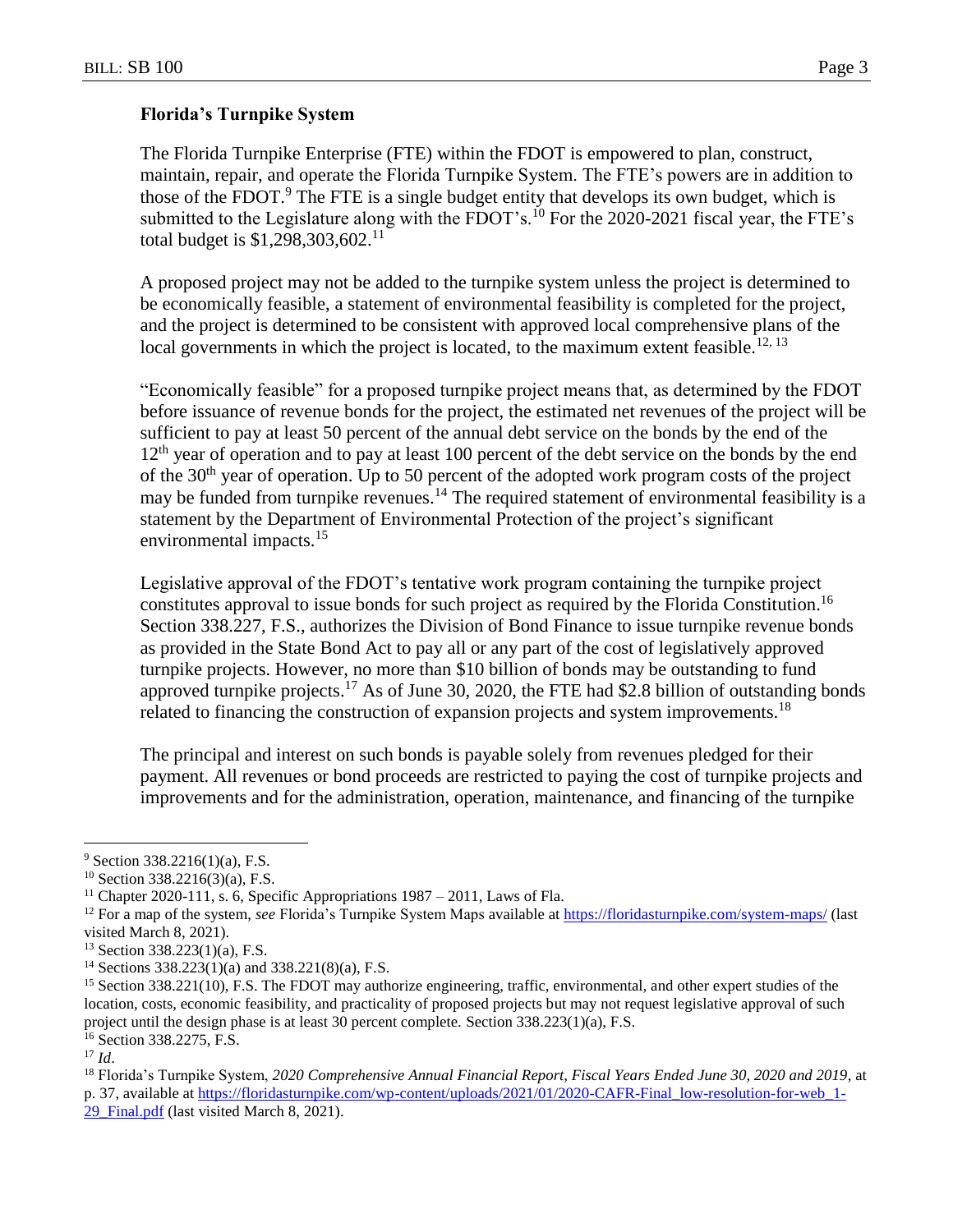system. No revenues or bond proceeds from the turnpike system may be spent for the operation, maintenance, construction, or financing of any project that is not part of the turnpike system.<sup>19</sup>

The FDOT may use turnpike revenues, STTF moneys allocated for turnpike projects as a component of the SIS, federal funds, and bond proceeds in developing a financial plan for funding turnpike projects<sup>20</sup> and may use federal and state funds to pay the cost of the operation, maintenance, and capital costs of turnpike projects.<sup>21</sup>

## **Other Available Funding Mechanisms**

In addition to issuance of turnpike revenue bonds for turnpike projects, funding mechanisms currently available to the FDOT for transportation-related projects also include, but are not limited to:

- Right-of-way acquisition or bridge construction bonds: These bonds may be issued to finance or refinance the cost of acquiring real property or related rights for state roads or to finance or refinance the cost of state bridge construction. The bonds are payable primarily from motor and diesel fuel taxes and are secured by the full faith and credit of the state. After debt service and other obligations, the proceeds are deposited into the  $STTF<sup>22</sup>$
- The FDOT Financing Corporation: Headed by a board of directors, the nonprofit corporation finances or refinances transportation projects on behalf of the FDOT. The FDOT may enter into service contracts with the corporation in connection with projects approved in the FDOT's work program. The indebtedness does not constitute a debt or obligation of the state or a pledge of the full faith and credit or taxing power of the state. Payment of obligations by the FDOT to the corporation are payable solely from amounts available in the STTF, subject to annual appropriation. $^{23}$
- Public-private transportation facilities: The FDOT is authorized to receive or solicit proposals and, with legislative approval of projects in the FDOT's work program, enter into agreements with private entities for the building, operation, ownership, or financing of transportation facilities. Under specified conditions, the FDOT may advance projects in the 10-year Strategic Intermodal Plan developed for the SIS that are programmed in the adopted 5-year work program or that increase transportation capacity and are greater than \$500 million. Advanced projects use funds provided by public-private partnerships or private entities, which are reimbursed by FDOT for the project as programmed in the work program.<sup>24</sup>

 $\overline{a}$ <sup>19</sup> Section 338.227, F.S.

<sup>20</sup> Section 338.2275(2), F.S.

<sup>21</sup> Section 338.223(4), F.S.

<sup>22</sup> Section 215.605, F.S.

<sup>&</sup>lt;sup>23</sup> Section 339.0809, F.S. The board of directors consists of the director of the Office of Policy and Budget within the Executive Office of the Governor, the director of the Division of Bond Finance, and the FDOT secretary.

<sup>&</sup>lt;sup>24</sup> Section 334.30, F.S.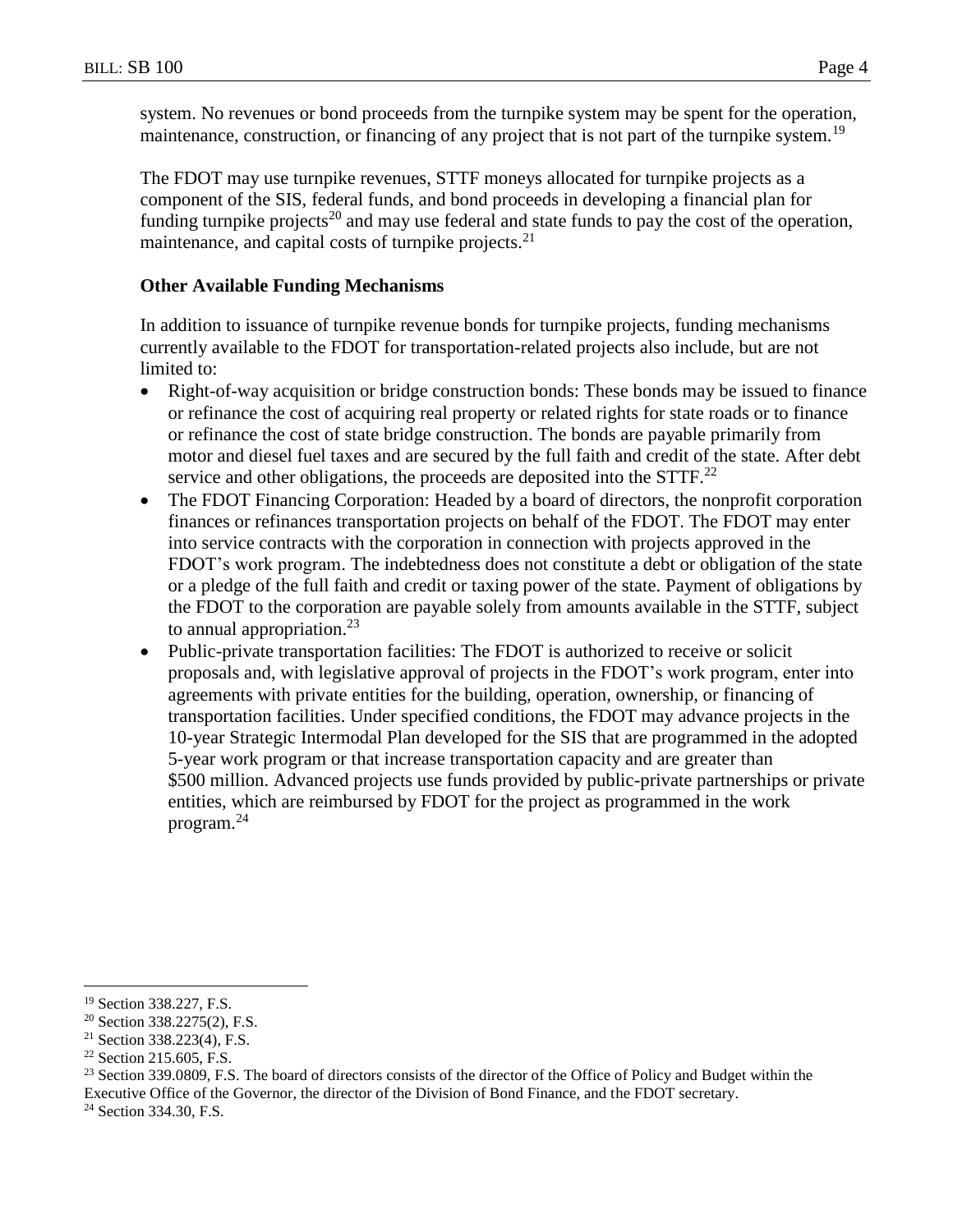#### **Rural Transportation Programs**

### *Small County Road Assistance Program (SCRAP)*

The FDOT administers the SCRAP to assist small county governments in resurfacing or reconstructing county roads that were part of the county road system on June 10, 1995.<sup>25</sup> Counties eligible to compete for funding based on population include those with a population of 75,000 or less according to the 1990 federal census.<sup>26</sup> Capacity improvements on county roads are not eligible for SCRAP funding, except where the FDOT determines that widening existing lanes as part of a resurfacing or reconstruction project is necessary to address safety concerns. Available funds are allocated to the FDOT districts based on the number of counties eligible for funding under the criteria in s. 339.2816, F.S.

In Fiscal Year 2019-2020, the Legislature appropriated approximately \$39.3 million<sup>27</sup> to fund the program and, in 2020-2021, included in the budget approximately \$47.6 million<sup>28</sup> to fund the program. These amounts *include* \$10 million in funding redirected under the M-CORES law, as discussed below.

### *Small County Outreach Program (SCOP)*

The SCOP program within the FDOT assists small counties in repairing or rehabilitating county bridges, paving unpaved roads, addressing road-related drainage improvements, resurfacing or reconstructing county roads, or constructing capacity or safety improvements to county roads. Small counties eligible to compete for project funding include those with a population of 200,000 or less as determined by the most recent official estimate of the Office of Economic and Demographic Research.<sup>29</sup> Like the SCRAP program, available funds are allocated to the FDOT districts based on the number of counties eligible for funding under the criteria in s. 339.2818, F.S.

The FDOT is required to fund 75 percent of the cost of projects on county roads selected for funding under the program<sup>30</sup> and the county must provide 25 percent of such costs. Rural counties qualifying under the Rural Economic Development Initiative<sup>31</sup> may apply for a waiver or reduction of the required 25 percent local match.<sup>32</sup> Subject to specific appropriation, municipalities within a rural area of opportunity (RAO) may also compete for funding at up to 100 percent of project costs, excluding capacity improvement projects.<sup>33</sup>

<sup>25</sup> Section 339.2816, F.S.

<sup>26</sup> *Supra* note 4 at p. 342.

<sup>27</sup> Chapter 2019-115, s. 5, Specific Appropriation 1974, Laws of Fla., and Budget Amendment W0021 Fiscal Year 2019-20.

<sup>&</sup>lt;sup>28</sup> Chapter 2020-111, s. 5, Specific Appropriation 1943, Laws of Fla.

<sup>29</sup> Section 339.2818, F.S.

<sup>30</sup> Section 339.2818(4)(a), F.S.

<sup>31</sup> *See* s. 288.0656, F.S., for a full description of the Rural Economic Development Initiative. Subsection (7) of that section authorizes waiver of criteria, requirements, or similar provisions of any economic development incentive, including but not limited to waivers of matching funds for transportation projects in the SCOP.

<sup>32</sup> *Supra* note 4 at p. 334.

<sup>33</sup> Section 339.2818(7), F.S.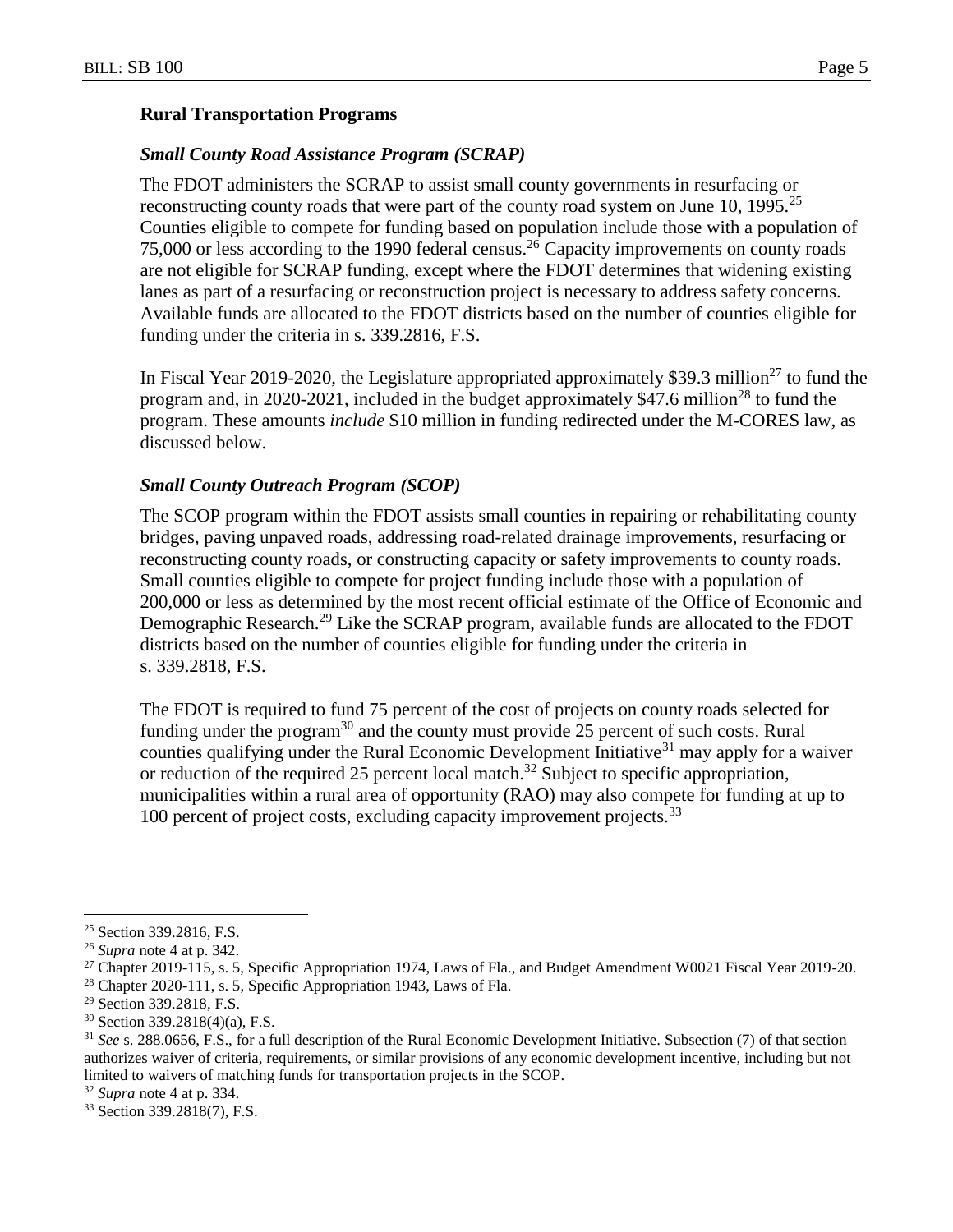In Fiscal Year 2019-2020, the Legislature appropriated approximately \$81.3 million<sup>34</sup> to fund the program, \$9 million of which was specifically appropriated to fund projects in municipalities within RAOs and, in 2020-2021, included in the budget approximately \$96 million<sup>35</sup> to fund the program, \$9 million of which was specifically appropriated for competing municipalities in RAOs. These amounts *include* \$10 million in funding redirected under the M-CORES law, discussed below.

## **The Multi-use Corridors of Regional Economic Significance Program (M-CORES)**

The 2019 Legislature established the M-CORES Program within the FDOT.<sup>36</sup> The program was designed to advance construction of regional corridors accommodating multiple modes of transportation and multiple types of infrastructure to revitalize rural communities, encourage job creation in those communities, and provide regional connectivity while leveraging technology, enhancing quality of life and public safety, and protecting the environment and natural resources. The goals of the program include "non-traditional" approaches to transportation, such as providing within the three corridors infrastructure to facilitate expansion of broadband, water, and sewer connectivity in rural areas. Construction of the projects must begin no later than December 31, 2022, and be open to traffic no later than December 31, 2030.

The Legislature identified three corridors comprising the program<sup>37</sup> and directed the FDOT to convene a task force for each corridor comprised of representatives from state agencies and other stakeholders to evaluate and coordinate corridor analysis, environmental and land use impacts, and other pertinent impacts of the corridors.

## *M-CORES Task Force Reports*

After numerous meetings of the required task forces beginning in August of 2019 (some virtual due to COVID-19), community open houses, webinars, as well as opportunities for public comment, the task forces issued their final reports in November of 2020.<sup>38</sup>

Key findings and recommendations of the task forces include:

- Among the responsibilities assigned to the task forces was a charge to evaluate the need for and the impacts of each corridor. Each task force identified an inability to complete this charge, "due to the early stage of planning for [each] corridor and the limited data and analysis on potential needs and impacts available at this time," and directed the FDOT to establish at least a preliminary determination of transportation need and initial financial feasibility before proceeding with the project development and environment (PD&E) phase.
- The task forces did develop high-level needs that require further evaluation by FDOT and project-level needs will be evaluated consistent with the task force recommendations. Each task force *expressed a preference, if specific needs are identified, for improvement or*

<sup>34</sup> Chapter 2019-115, s. 5, Specific Appropriation 1975, Laws of Fla., and Budget Amendment W0021 Fiscal Year 2019-20.

<sup>35</sup> Chapter 2020-111, s. 5, Specific Appropriation 1944, Laws of Fla.

<sup>36</sup> Chapter 2019-43, Laws of Fla., creating s. 338.2278, F.S.

<sup>&</sup>lt;sup>37</sup> The Southwest-Central Florida Connector, extending from Collier County to Polk County; the Suncoast Connector, extending from Citrus County to Jefferson County; and the Northern Turnpike Connector, extending from the northern terminus of the Florida Turnpike northwest to the Suncoast Parkway. Section 338.2278(2), F.S.

<sup>38</sup> *See* FDOT, *Final Task Force Reports*, for all three task force reports, available at<https://floridamcores.com/> (last visited March 8, 2021.)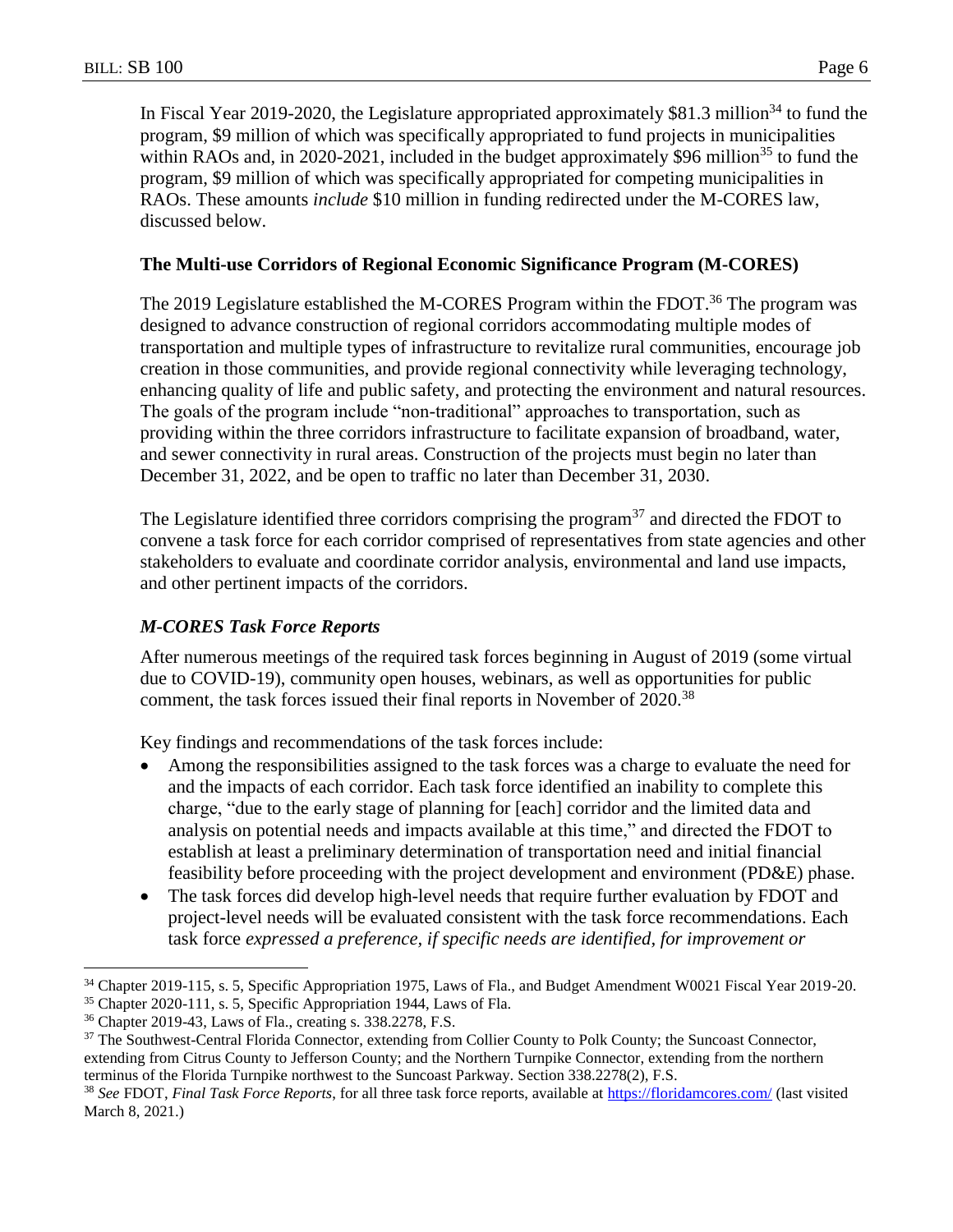*expansion of existing major highway corridors* and acknowledged the process for FDOT to consider a "no build" alternative in future project development activities until a final recommendation about each specific project is made.

 Each task force also recommended guiding principles, instructions and an action plan, based on the data and analysis provided, as a "set of directions to FDOT and other partners for future planning, project development, and implementation activities." Each report was submitted "with a qualifier that FDOT must still develop project-specific needs, environmental feasibility, and economic feasibility for future projects."

While the program has support from certain public officials and interested stakeholders, the public comments received by the FDOT in the course of task force deliberations revealed significant opposition to the M-CORES program. Following a public records request, a coalition of Florida-based organizations and businesses reportedly performed an analysis of 9,886 comments released by the FDOT, finding that 93 percent of the commenters oppose the toll roads.<sup>39</sup>

## *Current FDOT M-CORES Status*

According to the FDOT, the corridors are being evaluated in a five-step process:

- Task Force.
- Alternative Corridor Evaluation.
- Project Development & Environment and Design.
- Right-of-Way.
- Construction.

 $\overline{a}$ 

All three corridors are currently undergoing alternative corridor evaluation. The FDOT notes "[t]he Task Force Guiding Principles, in collaboration with federal, state, and local partners, will be used to conduct the preliminary needs and financial analysis and evaluation of potential corridors, including opportunities for linear infrastructure (broadband, sewer, and water) and co-location with existing corridors." Further, "[a] final report will identify which sections and which corridor(s), if any, are carried forward for further evaluation." $40$ 

## **The Impact of COVID-19 on Transportation Revenues**

As the FDOT and the task forces engaged in their work, reports of increasing cases of COVID-19 infection began to proliferate. Reports of the impacts of COVID-19 on various sources of revenue began, as well, including impacts on transportation revenue sources. In a presentation to the Senate Appropriations Subcommittee on Transportation, Tourism, and Economic Development on February 9, 2021, the FDOT noted projected transportation revenue reductions (from traditional sources such as fuel taxes, documentary stamp tax proceeds, and toll facility revenues) for the 5-year work program for the 2020-21 through 2025-2026 fiscal years in

<sup>39</sup> *See* MSN News, *Thousands of Public Comments Show Overwhelming Opposition to M-CORES Toll-Road Projects*, October 15, 2020, available at [https://www.msn.com/en-us/news/us/thousands-of-public-comments-show-overwhelming](https://www.msn.com/en-us/news/us/thousands-of-public-comments-show-overwhelming-opposition-to-m-cores-toll-road-projects/ar-BB1a7H1d)[opposition-to-m-cores-toll-road-projects/ar-BB1a7H1d](https://www.msn.com/en-us/news/us/thousands-of-public-comments-show-overwhelming-opposition-to-m-cores-toll-road-projects/ar-BB1a7H1d) (last visited March 8, 2021).

<sup>40</sup> *See* the FDOT's M-CORES Program Overview (on file in the Senate Transportation Committee).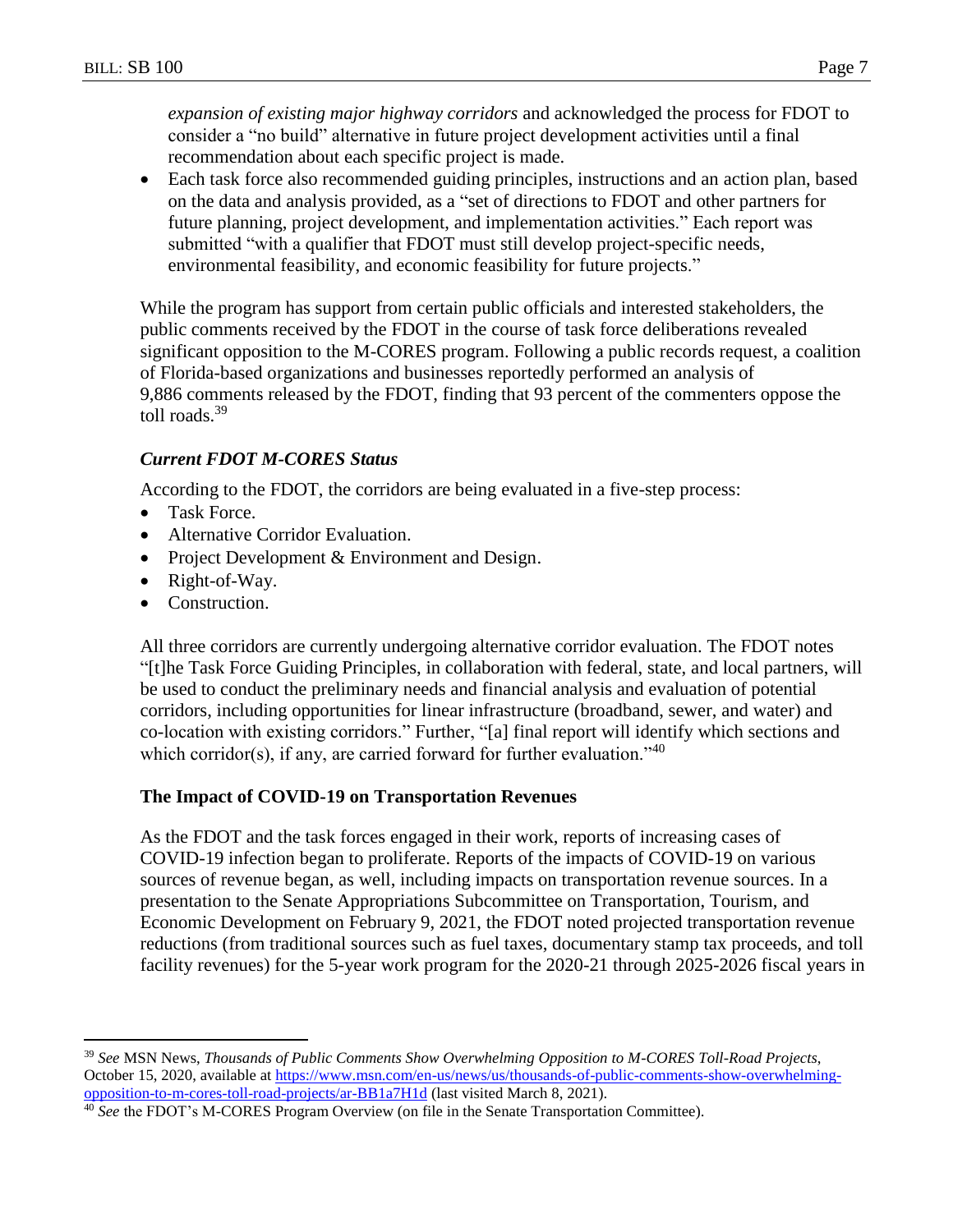the amount of \$2.91 billion.<sup>41</sup> For the 2020-2021 fiscal year, the revenue reductions resulted in 23 projects being deferred, while 54 projects were deleted entirely.<sup>42</sup>

## **Further Present Situation**

For ease of organization and readability, additional information on related present situation is discussed below in conjunction with the effect of the proposed changes.

# **III. Effect of Proposed Changes**

# **M-CORES Program (Section 3)**

# *Present Situation*

Section 338.2278, F.S., establishes the M-CORES Program within the FDOT. If projects in the corridors are determined to be economically and environmentally feasible and are consistent to the maximum extent feasible with the appropriate approved local government comprehensive plans, the projects will be included in the FDOT's tentative work program. Funding for M-CORES projects through turnpike revenue bonds, right-of-way and bridge construction bonds, the FDOT Financing Corporation, the use of public-private partnerships, or by any combination thereof is authorized. The FDOT is also authorized to accept donations of land for use as transportation rights-of-way or to secure or use transportation rights-of-way for such projects.

The 2019 legislation redirected motor vehicle license tax revenues from the General Revenue Fund taxes to the STTF, with transfers from STTF to the General Revenue Fund in Fiscal Years 2019-2020 and 2020-21. <sup>43</sup> Beginning Fiscal Year 2021-2022 and thereafter, the General Revenue Fund receives no further transfers, and the estimated \$132 million is retained in the STTF.

The redirected motor vehicle license tax proceeds are directed to the M-CORES program; as additional funding for the SCRAP, the SCOP, and the Transportation Disadvantaged Trust Fund  $(TDTF)$ ;<sup>44</sup> and to the FDOT's workforce development program, as revised by the law. These funds are in addition to any other statutory funding allocations provided by law.

For the 2019-2020 fiscal year and annually thereafter, from the amounts retained in the STTF, the SCRAP, the SCOP, and the TDTF receive \$10 million annually each and the workforce development program receives \$2.5 million annually ending in the 2021-2022 fiscal year.

<sup>41</sup> *See* Senate Appropriations Subcommittee on Transportation, Tourism, and Economic Development, February 9, 2021, meeting packet, FDOT presentation at p. 15, available at

[https://www.flsenate.gov/Committees/Show/ATD/MeetingPacket/5021/8989\\_MeetingPacket\\_5021.pdf](https://www.flsenate.gov/Committees/Show/ATD/MeetingPacket/5021/8989_MeetingPacket_5021.pdf) (last visited March 8, 2020).

<sup>42</sup> *Id.* at p. 12.

<sup>&</sup>lt;sup>43</sup> The transfer in Fiscal Year 2019-2020 was \$65.7 million and the transfer for Fiscal Year 2020-2021 is estimated to be \$38.6 million.

<sup>44</sup> The Transportation Disadvantaged Program established in Part I of ch. 427, F.S., coordinates a network of local and state programs providing transportation services for elderly, disabled, and low-income citizens. The Commission for the Transportation Disadvantaged (CTD) is authorized to use moneys in the TDTF to subsidize a portion of a transportation disadvantaged person's non-sponsored (for example, not paid for by Medicaid) transportation costs.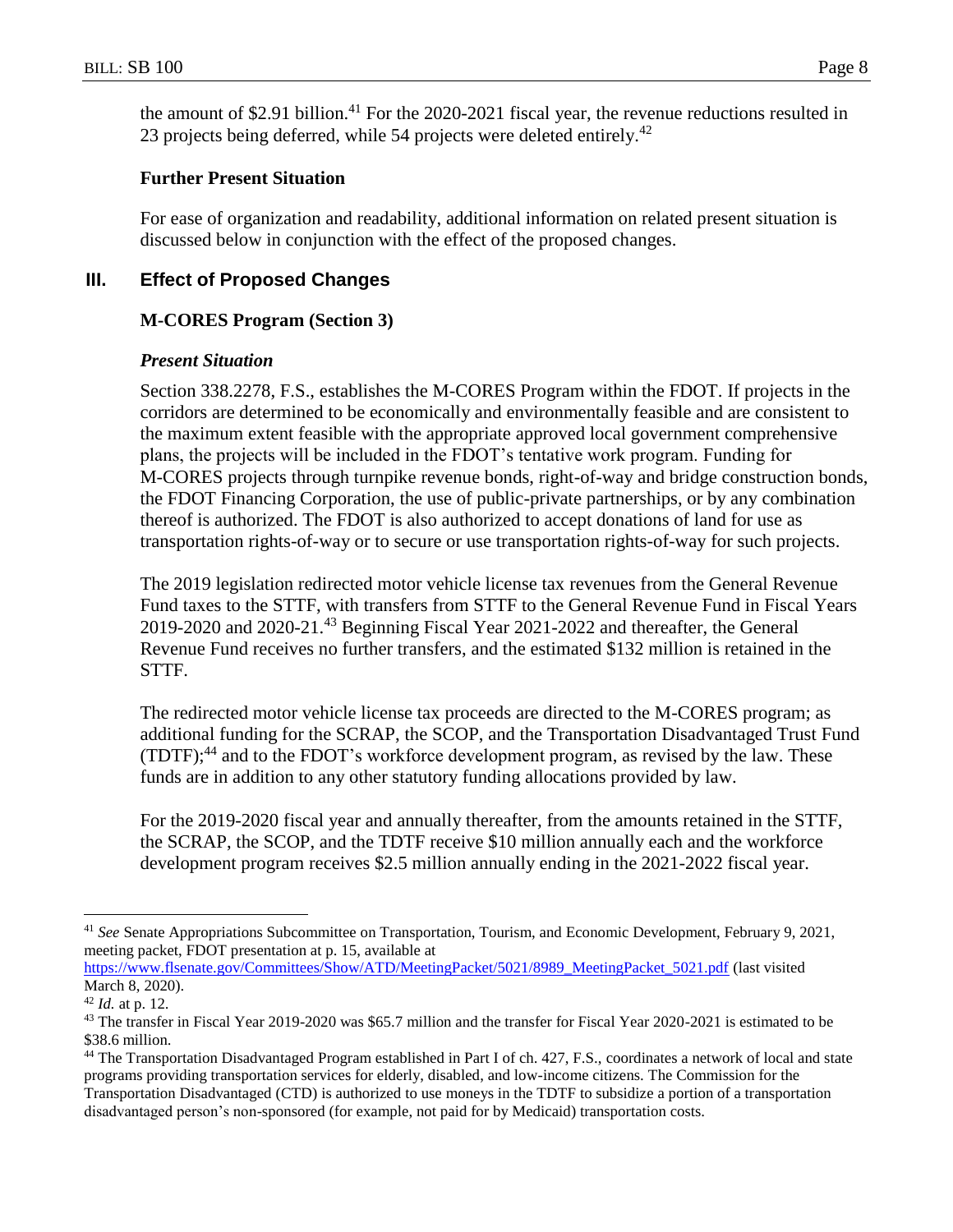The funds allocated to the TDTF must be used to award competitive grants to community transportation coordinators and transportation network companies to provide cost-effective, door-to-door, on-demand, and scheduled transportation services (services that increase access to job training, employment, health care, and other life-sustaining services; that enhance regional connectivity and cross-county mobility; or that reduce difficulty in connecting to transportation hubs and from hubs to final destinations).

## *Effect of Proposed Changes*

**Section 3** of the bill repeals s. 338.2278, F.S., related to the M-CORES program and the motor vehicle license tax proceeds directed to other programs. Beginning in Fiscal Year 2021-2022, the annual allocation to the M-CORES program, the additional annual allocations over current statutory funding for the SCRAP, the SCOP, and the TDTF, as well as the last year of funding for workforce development are repealed.

As discussed below, however, the increased revenues derived from redirecting to the STTF portions of motor vehicle license taxes remain in the STTF under the bill.

## **Conforming Revisions (Sections 1, 2, 4, 5, and 8)**

## *Effect of Proposed Changes*

**Section 1** amends s. 334.044(35), F.S., to remove the M-CORES-related revisions enacted in 2019 with respect to workforce development, including authorization for the FDOT to enter into contracts with consultants and non-profit entities for the provisions of workforce recruitment, training curriculum, and support services, and a requirement for a report the FDOT has already completed. Current funding for the program would expire on July 1, 2021, instead of continuing through the end of the 2021-2022 fiscal year. The FDOT's authorization for the workforce development program is not repealed. The FDOT may continue administration of the program to the extent that future funding resources are available.

**Section 2** repeals s. 163.3168(4), F.S., to remove an M-CORES-related provision relating to local applications for technical assistance from the Department of Economic Opportunity (DEO). This provision currently requires the DEO to give preference to a county with a population of 200,000 or less, and to a municipality located within such a county, for assistance in determining whether the area in and around a proposed M-CORES interchange contains appropriate land uses and natural resource protections and for aid in developing or amending a local government's comprehensive plan to provide for such uses, protections, and intended benefits under the M-CORES program.

**Section 4** repeals an M-CORES-related provision contained in s. 338.236, F.S., relating to staging areas to be activated during a declared state of emergency on the turnpike system. That section currently requires the FDOT to give priority consideration to placement of such staging areas in counties with a population of 200,000 or less and in which an M-CORES corridor is located.

**Section 5** amends s. 339.0801(2), F.S., to remove an M-CORES-related allocation and restore that subsection as it existed prior to enactment of the M-CORES program. This subsection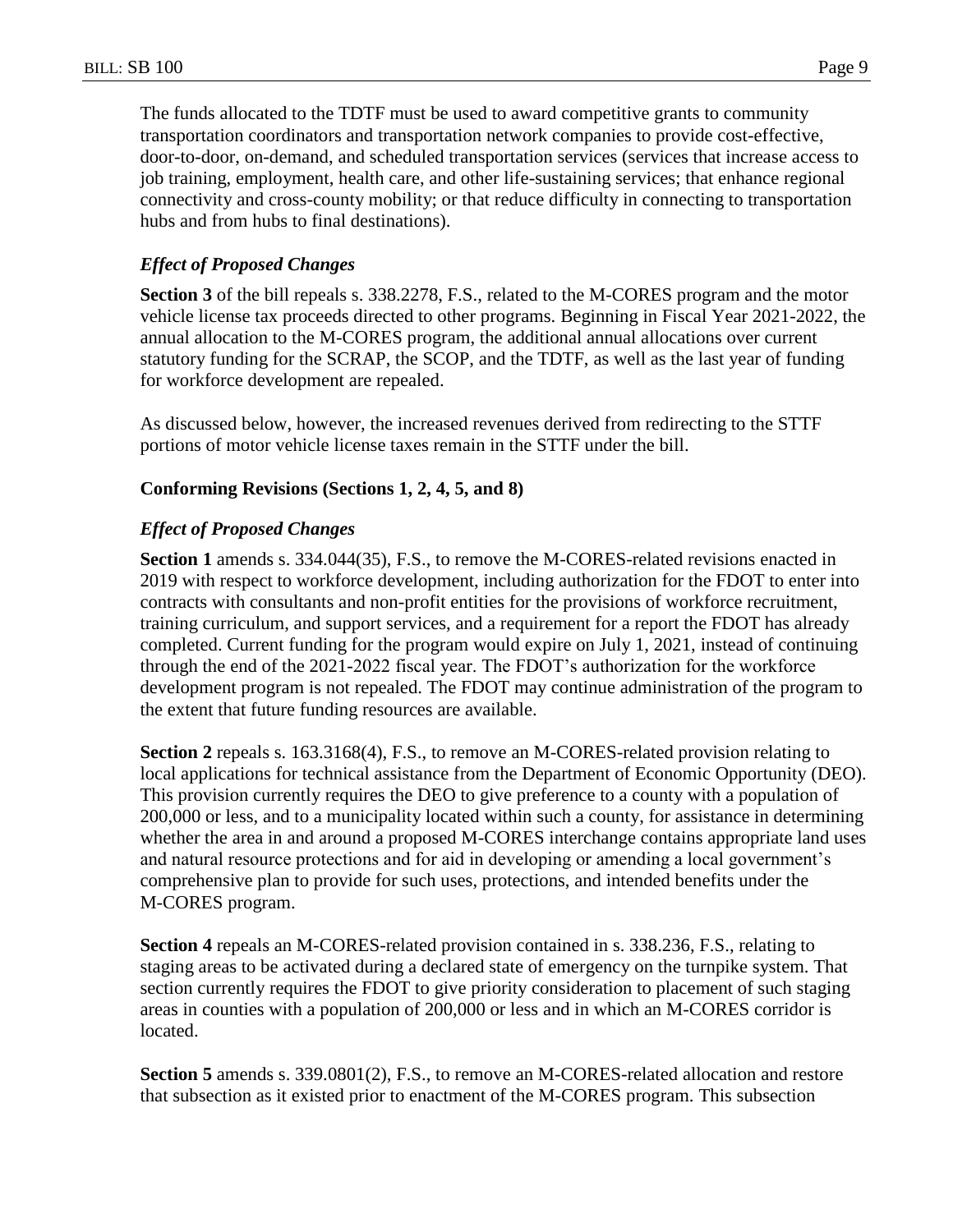currently provides \$35 million in annual funding to the FTE to be used in accordance with turnpike requirements and to the maximum extent feasible for feeder roads, structures, interchanges, and appurtenances to create or facilitate access to the existing turnpike system, and beginning in Fiscal Year 2022-2023 the funds must be used for similar access to M-CORES corridors.<sup>45</sup>

This statute is also amended under Section 6 of the bill at a future date.

**Section 8** repeals s. 339.1373, F.S., relating to M-CORES specific financing and planning requirements of the FDOT.

### **Arterial Highway Projects (Sections 6, 7, and 9-12)**

### *Present Situation*

The FDOT routinely manages and improves arterial roads to increase capacity and facilitate traffic throughput, while at the same time achieving the paramount goal of improving safety. The FDOT and the FTE are experienced in retrofitting transportation facilities with grade separations and adding new alignments for the same purposes.

An example of upgrades to existing arterial highways to maximize operational efficiency and safety is implementation of controlled access facilities. The FDOT's Access Control Classification System and Access Management Standards for roads on the State Highway System employs seven classes of controlled access facilities, beginning with Class 1 (limited access facilities providing for high speed and high volume traffic movements serving interstate, interregional, and intercity highways but which do not provide direct property connections).

According to the FDOT rule,

 $\overline{a}$ 

Access Classes 2 through 7 consist of controlled access facilities and are arranged from the most restrictive (Access Class 2) to the least restrictive (Access Class 7) class based on development. Generally the roadways serving areas without existing extensive development are classified in the upper portion of the range (Access Class 2, 3 and 4). Those roadways serving areas with existing moderate to extensive development are generally classified in the lower portion of the range (Access Class 5, 6 and 7). The access management standards for each access class are further determined by the posted speed limit.<sup>46</sup>

The rule appears to provide the FDOT the flexibility, based on engineering decisions, to employ the most appropriate type of upgrade to an existing arterial highway given its characteristics and the particular goal of a given project, such as congestion management.

<sup>&</sup>lt;sup>45</sup> The \$35 million is from increased revenues to the STTF due to changes enacted in 2012.

<sup>46</sup> Rule 14-97.003, F.A.C. The rule implements the FDOT's statutory duties with respect to regulation of access to the State Highway System, access permitting, and access management standards in ss. 335.182, 335.184, and 335.188, F.S.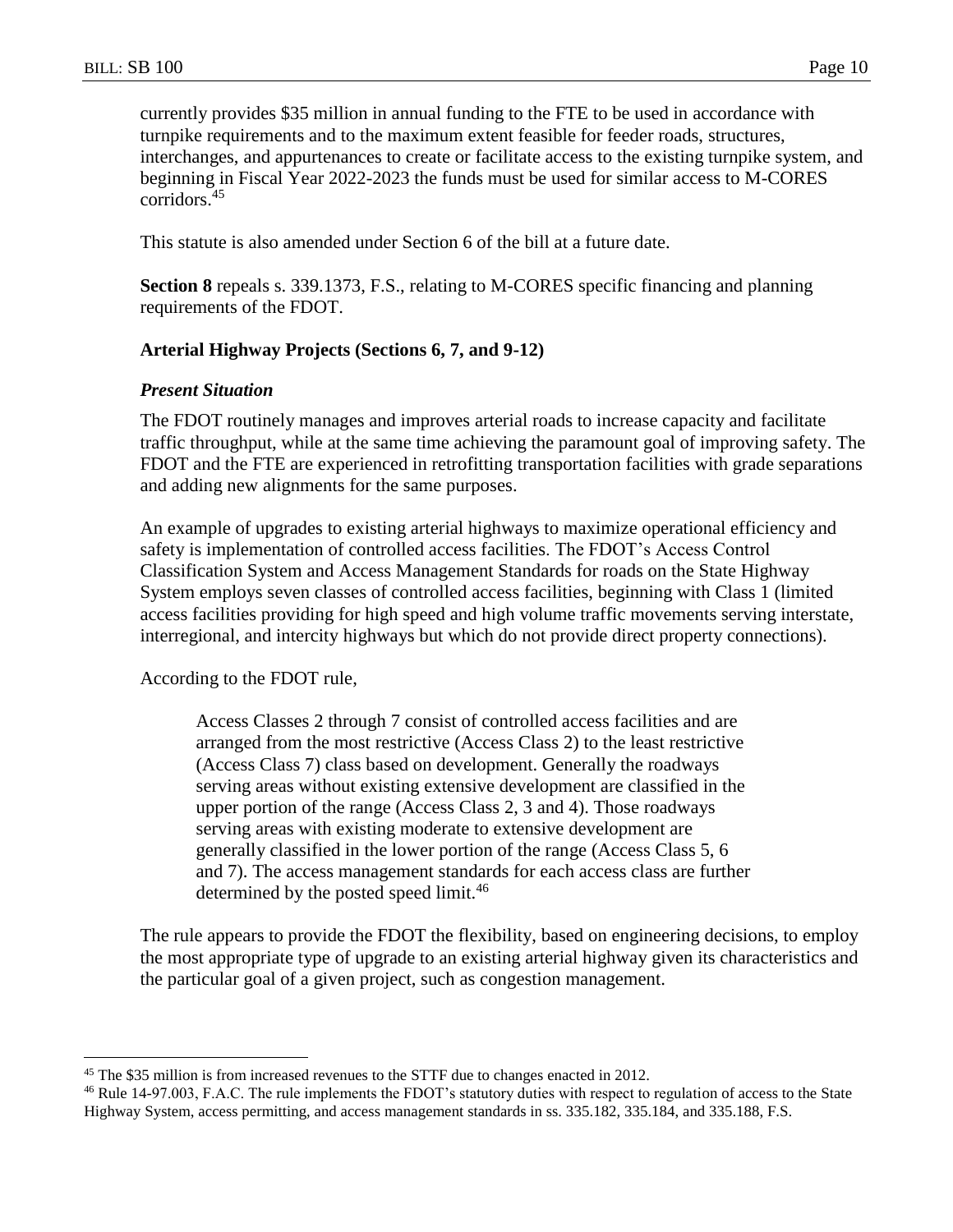## *Effect of Proposed Changes*

**Section 9** creates s. 339.66, F.S., relating to upgrading arterial highways with controlled access facilities. The bill sets forth Legislative findings that provision and maintenance of safe, reliable, and predictably free-flowing facilities to support the movement of people and freight and to enhance hurricane evacuation efficiency is important; and that planning now for population growth and technology changes while prudently making timely improvements to address demand is in the best interest of the state.

The bill directs the FDOT, in coordination with the FTE, to evaluate existing or portions of existing roadways for development of specific controlled access facilities and include such projects as identified in the work program. The FDOT is authorized to upgrade roadways with targeted improvements, such as adding new tolled or non-tolled limited access alignments to manage congestion points and retrofitting existing roadway with tolled or non-tolled grade separations that provide alternatives to a signalized intersection for through traffic.

The FDOT may *not* reduce any non-tolled general use lanes of an existing facility and *must*:

- Maintain existing access points to the roadway provided by designated streets, graded roads, or driveways, avoiding community impact.
- After construction is completed, provide property owners of land with no existing access the right to one access point and provide owners with more than one mile of roadway frontage along the facility with one access point for each mile owned.
- Locate any tolling points so that a non-tolled alternative exists for local traffic.
- Establish any new alignments with the goal of enhancing the economic prosperity of affected communities.

Under the bill, any portions of a controlled access facility to be tolled are approved turnpike projects that are part of the turnpike system, and a controlled-access portion of a roadway constructed under the new section of law is considered a SIS facility. The existing economic feasibility test applies, as under current law, only to projects that involve tolled upgrades to a facility, but the existing requirement for a statement of environmental feasibility applies to all projects. In addition, as is the case under current law, all projects using federal funds or requiring federal action are subject to environmental review, consultation, or other action required under the National Environmental Policy Act of 1969.<sup>47</sup> Projects that do not use federal funds or require federal action are likewise subject to environmental review by the FDOT. Decisions on matters such as configuration, project alignment, and interchange locations must be determined in accordance with applicable FDOT rules, policies, and procedures.

The bill also requires the FDOT to consider innovative concepts to combine right-of-way acquisition with the acquisition of lands or easements to facilitate environmental mitigation or ecosystem, wildlife habitat, or water quality protection or restoration. Further, to the greatest extent practical, the FDOT must design roadway alignments, project alignment, and any interchange locations so that project rights-of-way are not located within conservation lands acquired under the Florida Preservation 2000 Act<sup>48</sup> and the Florida Forever Act.<sup>49</sup>

<sup>&</sup>lt;sup>47</sup> The FDOT assumed responsibility for such review under authorization in s. 334.044(34), F.S.

<sup>48</sup> Section 259.101, F.S.

<sup>49</sup> Section 259.105, F.S.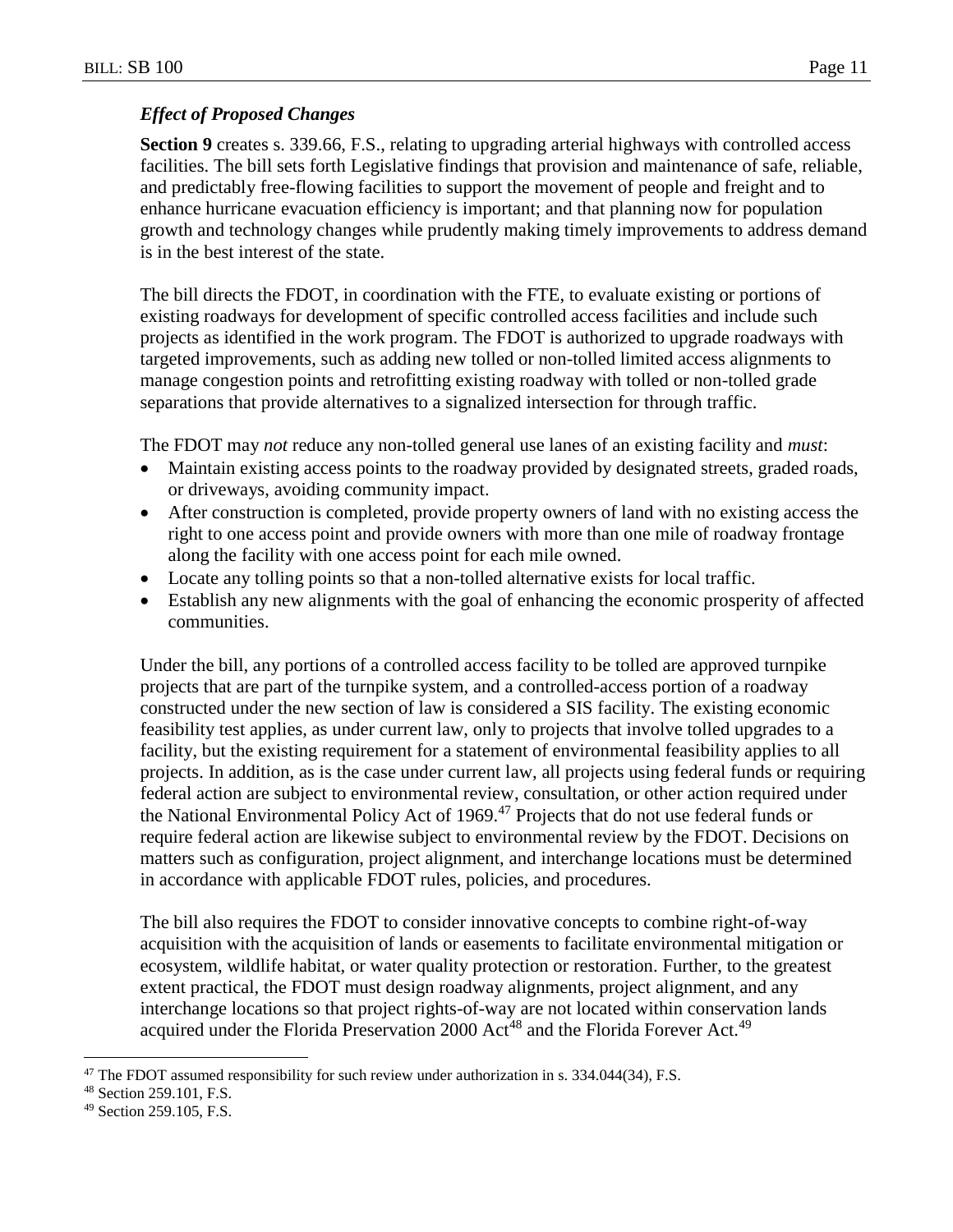Lastly, the bill authorizes project funding through turnpike revenue bonds, right-of-way and bridge construction bonds, the FDOT Financing Corporation, the use of public-private partnerships, or by any combination thereof, as applicable. However, project construction is not eligible for funding until completion of 30 percent of the design phase, except for projects that are under construction or for which project alignment has been determined. The FDOT is also authorized to accept donations of land for use as transportation rights-of-way or to secure or use transportation rights-of-way for such projects.

To the extent legally available, any toll revenues from the turnpike system not required for payment of principal, interest, reserves, and other required deposits for bonds; costs of operations and maintenance; other contractual obligations; or system improvement project costs must be used to repay to the STTF advances made from that fund. In accordance with existing authority, the Division of Bond finance is authorized to issue right-of-way and bridge construction bonds, turnpike revenue bonds, and FDOT financing corporation bonds to finance controlled access facilities as provided in the State Bond Act.

**Section 10** creates s. 339.67, F.S., relating to U.S. 19 controlled access facilities. The bill directs the FDOT to develop and include in the work program construction of controlled access facilities necessary to achieve free flow of traffic on U.S. 19, beginning at the terminus of the Suncoast Parkway 2 Phase 3 north along U.S. 19 to a logical terminus on I-10 in Madison County. The bill deems the project as a SIS facility, which must be developed using existing or portions of existing roadway to ensure the free flow of traffic by improvements. The FDOT must develop the project no later than December 31, 2035.

**Section 11** creates s. 339.68, F.S., relating to arterial rural highway projects. The bill directs the FDOT to identify and include in the work program projects to increase capacity by widening existing two-lane arterial rural roads to four lanes. To be included in a program project, the road must be classified as an arterial rural road and truck traffic using the road must amount to at least 15 percent of all such traffic, as determined by the FDOT. The bill directs the FDOT to fund at least \$20 million annually for such projects.

**Section 12** directs the FDOT to begin the PD&E phase of the extension of the Florida Turnpike from its northerly terminus in Wildwood to a logical and appropriate terminus determined by the FDOT. FDOT is required to submit a report to the Governor, the President of the Senate, and the Speaker of the House of Representatives summarizing the result of the PD&E phase, including consideration of project configuration, alignment, cost, and schedule, by December 31, 2022. The bill does not authorize construction of the extension.

**Section 6**, effective July 1, 2023, amends s. 339.0801, F.S., to repeal the annual transfer from the STTF to the Turnpike Enterprise of the \$35 million for feeder roads, etc. In effect, the annual \$35 million will remain in the STTF to be used annually for existing or planned strategic transportation projects, as required under current law.

**Section 7** creates s. 339.0803, F.S., to allocate the increased motor vehicle license tax revenues to the STTF from the 2019 M-CORES law. The funds must be used to fund arterial highway projects identified by the FDOT under s. 339.65, F.S., relating to the SIS, and may be used for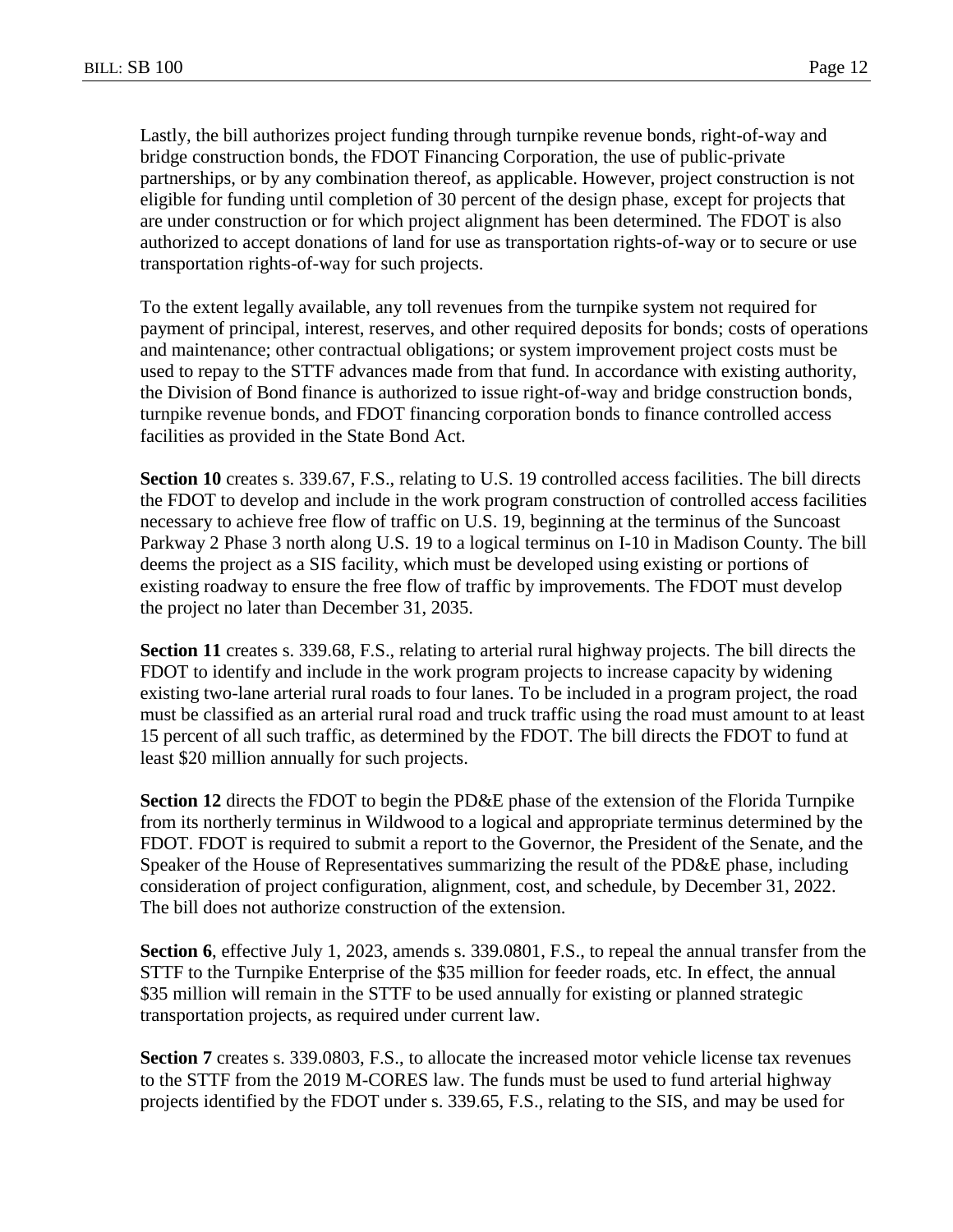controlled access facility projects specified in ss. 339.66 and 339.67, F.S., created by the bill. The FDOT must prioritize use of existing facilities when upgrading arterial highways to limited or controlled access facilities, but the FDOT is not precluded from use of such funding for projects that enhance the capacity of an arterial highway. These funds are in addition to any other statutorily required funding allocations.

### **Effective Date**

Except as otherwise provided, the bill takes effect July 1, 2021.

### **IV. Constitutional Issues:**

A. Municipality/County Mandates Restrictions:

None.

B. Public Records/Open Meetings Issues:

None.

C. Trust Funds Restrictions:

None.

D. State Tax or Fee Increases:

None.

E. Other Constitutional Issues:

None identified.

## **V. Fiscal Impact Statement:**

A. Tax/Fee Issues:

None. The bill does not change the collection of motor vehicle license tax revenues, but instead changes the use of the revenues in the STTF.

B. Private Sector Impact:

None.

C. Government Sector Impact:

The bill does not change the amount of revenue distributed to the STTF. The bill repeals the funding for the M-CORES program, the workforce development program, and the additional funds dedicated to the SCRAP, the SCOP, and the TDTF. Instead, these revenues will be used for arterial roads in the SIS.